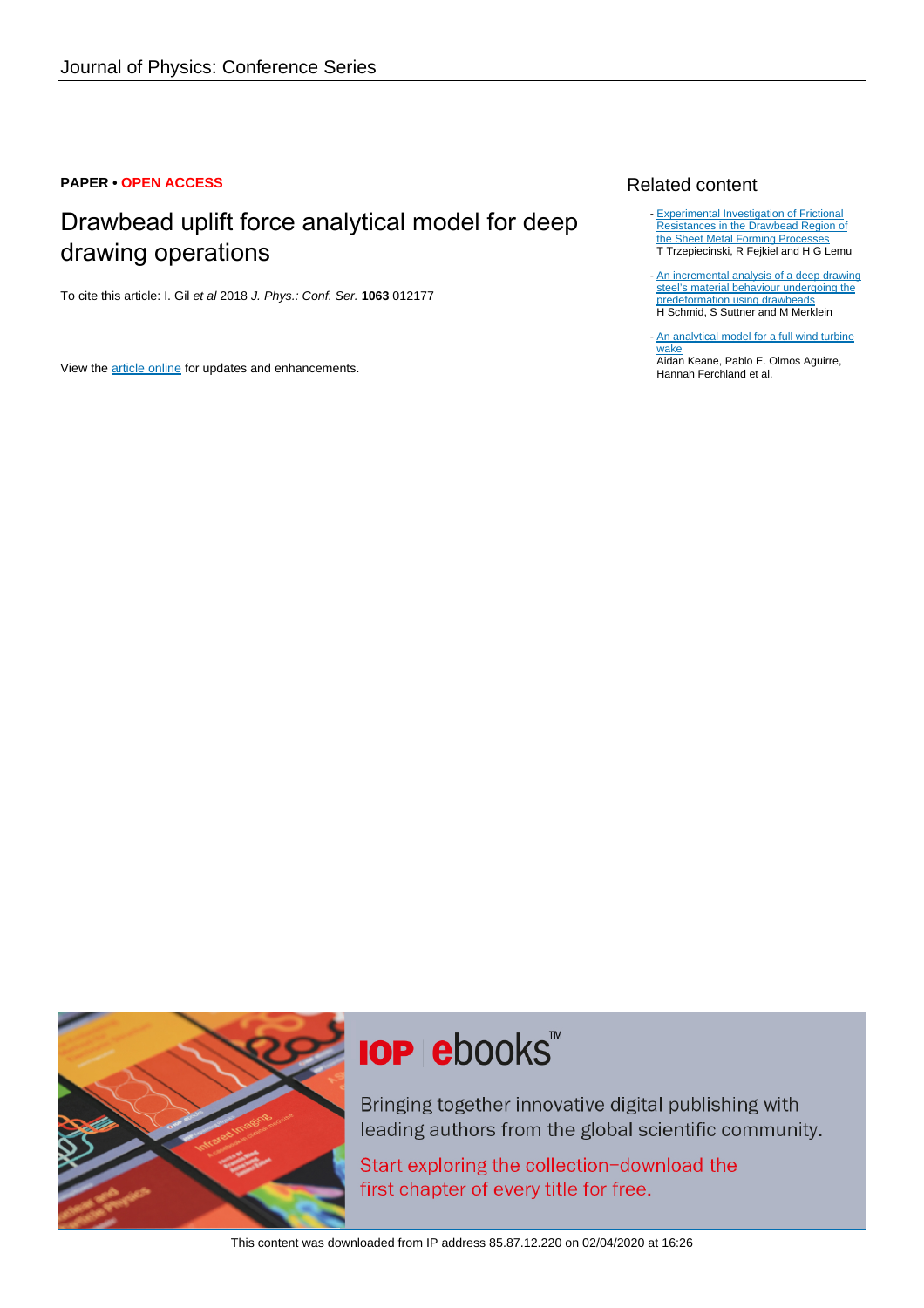# **Drawbead uplift force analytical model for deep drawing operations**

# **I. Gil, L. Galdos, J. Mendiguren\*, N. Otegi and E. Saenz de Argandoña**

Department of Mechanical and Industrial Production, Mondragon Unibertsitatea, Loramendi 4, Mondragon 20500, Gipuzkoa, Spain \*jmendiguren@mondragon.edu

**Abstract**. Drawbead uplift force calculation has been an open issue among the deep drawing tool maker and software developers in the last years. Starting from the original work of Stoughton (1988) many have been the models presented in order to improve the predictions. However, still nowadays, the main deep drawing software are not able to accurately predict the uplift force and clear example of that are the intensive effort of the software developers in that topic as well as the conversion factors used by the main OEM when acquiring a new tool. In this work, a new semi-analytic model of drawbead closing force calculation is presented. The model is not only able to predict the uplift force for different steps of the closing (very useful for the set-up process) but it has been validated when using a high strength steel (DP780) for different drawbead configuration.

#### **1. Introduction**

The analytical prediction of the retraining and up-lift force of a deep drawing drawbead is an open issue among the sheet metal forming simulation software developers [1]. Due to the reduced size of a drawbead compared with the total size of the component (a drawbead can be of around 20-30 mm while a full component can go from 200 to 2000 mm) the use of physical drawbead in finite element models implies, first, large computational effort [2], and second, numerical errors due to the fact of using shell elements in so small area [3].

In that regard, equivalent analytical models have been developed in where the drawbead is simulated with a simple line in the main drawing simulation and a restraining and up-lift force are introduced on the elements going through that line. The most relevant work in that area was performed by Stoughton in 1988 that established the basics for this kind of models [4]. From the industrial experience on the sector it is known that this kind of models usually accurately predict the restraining force but underestimate the up-lift force (the up-lift force is the necessary force to close the drawbead). The main reason for that underestimation is that most of those models are based and validated with the experimental performed by Nine in 1978 [5] where rolls were used instead of an industrial type blank holder and that underestimated the experimental closing force of the drawbead [6].

In view of all this, in the present work, a new drawbead up-lift analytical model is presented, able to not only predict the final up-lift force but the evolution of this one during the closure. The work is presented as follow: first the used material in this work, a high strength DP780 steel is presented. Then, the numerical model, using finite element method, used as a reference is presented and the key aspects of the process are summarized. Next, the basic hypothesis of the new analytical model are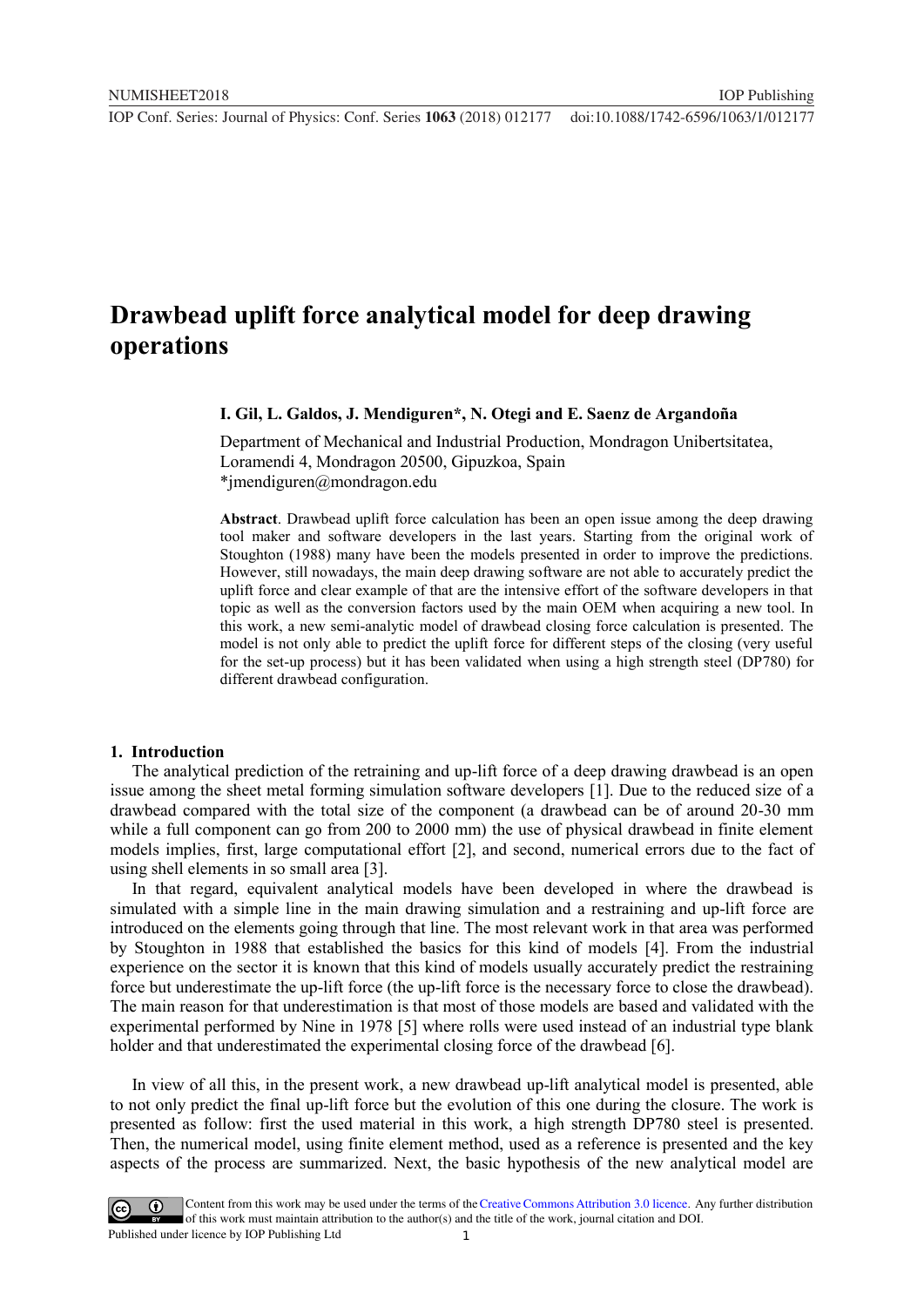presented and the methodology for the up-lift force calculation detailed. Finally, the correlation of the prediction of the analytical model to the numerical results are presented for different drawbead height and the conclusions are drawn.

# **2. Materials**

A high strength steel DP780 material has been used in this study in order to validate the developed analytical model. Conventional tensile tests under the ISO 6892-1:2009 standard have been conducted. The summary of the material properties can be found in Table 1.

| <b>Table 1.</b> DP780 material characterized for the numerical vs analytical model. |                  |                                  |         |                |            |            |  |
|-------------------------------------------------------------------------------------|------------------|----------------------------------|---------|----------------|------------|------------|--|
| Material                                                                            | <b>Thickness</b> | Elastic limit<br>Elastic modulus |         | Maximum stress | Elongation | Anisotropy |  |
|                                                                                     |                  |                                  | Rp02    | Rm             | at Rm      |            |  |
| DP780                                                                               | 149 mm           | 198 GPa                          | 540 MPa | 893 MPa        | $10\%$     | 09         |  |
|                                                                                     |                  |                                  |         |                |            |            |  |

The above material is used in both the numerical analysis and the analytical model.

#### **3. Numerical model**

In order to have a reference of the evolution of the up-lift forces during the closing of the blankholder, a numerical simulation has been conducted with the drawbead geometry shown in Figure 1.



**Figure 1.** Drawbead simulations: a) Schematics of the drawbead and b) detail of the drawbead size.

The simulation was carried out using Abaqus/Explicit code with rigid tools for the flat surface, punch and die and a deformable sheet discretized in 11 reduced integration plane strain elements (CPE4R) though thickness with an aspect ratio close to the unit. Simulations with different punch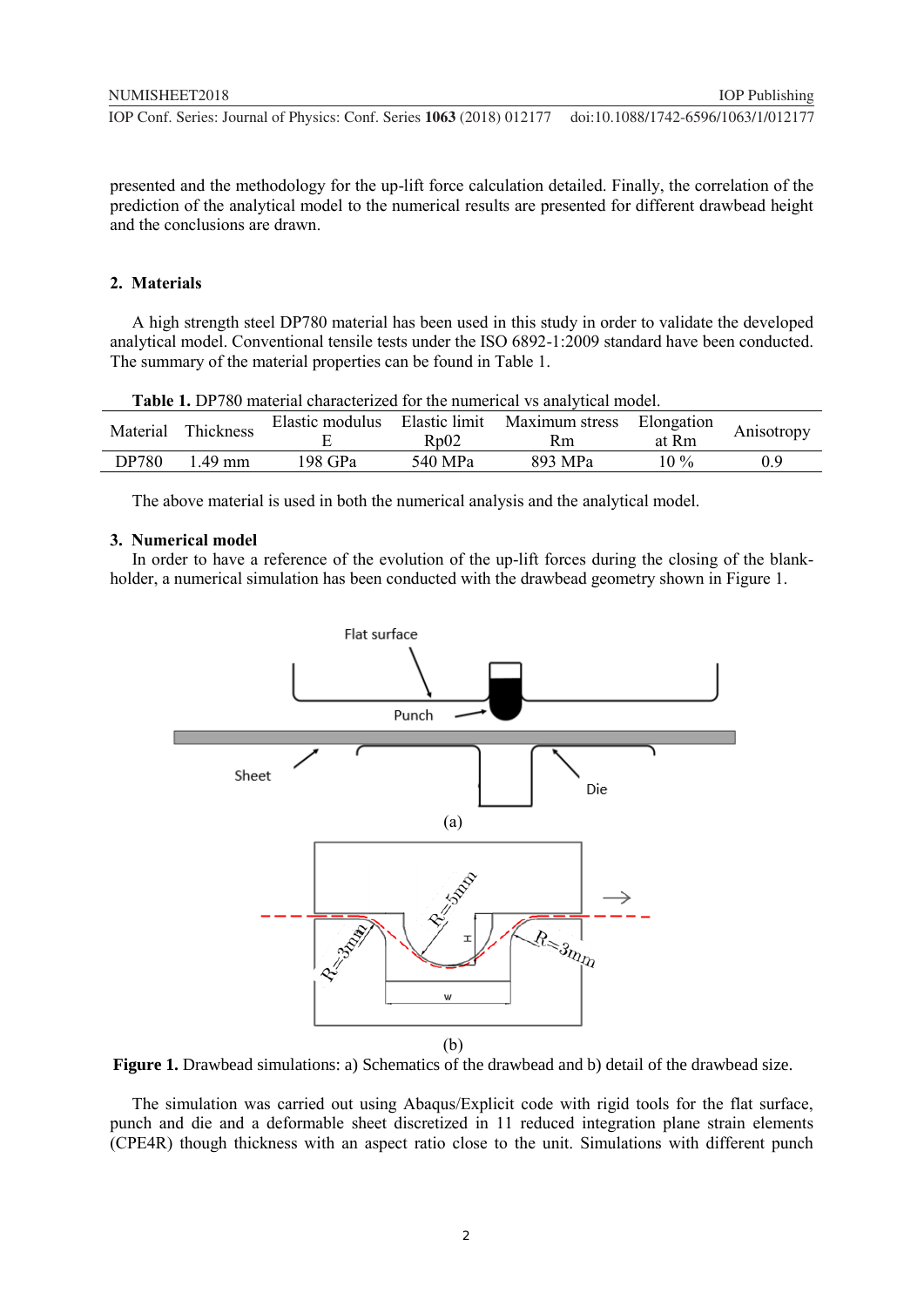heights (H) were conducted and the evolution of the up-lift force analyzed during the closure (more in detail in the last 0.3 mm as there is where the forces are exponentially increased).



**Figure 2.** Numerical simulation result: a) shape of the sheet during the closure and b) stress distribution on the 'curly' area

From the numerical simulation, numerous conclusions could be drawn, but the most relevant one for the development of the analytical model is the shape that the sheet takes during the closure. As it can be observed on Figure 2a a 'curly' area is created close to the die radius that has to be flattened by the flat surfaces at the end of the closure (from previous works it has been concluded that that's the main origin of the exponential increase of the up-lift forces). In addition as it can be shown in Figure 2b, a stress concentration is obtained in that area once that is completely flattened.

#### **4. Analytical model**

The developed analytical model starts from the above hypothesis (Figure 3): If the sheet (at least the part of the sheet in contact with the tools) is analyzed with the classical theory of beam statics, a series of forces can be assumed (the left forces on the die surface, the Fm force of the flat surfaces, the central force of the die radius and the Fp force on the punch).



**Figure 3.** Analytical model hypothesis.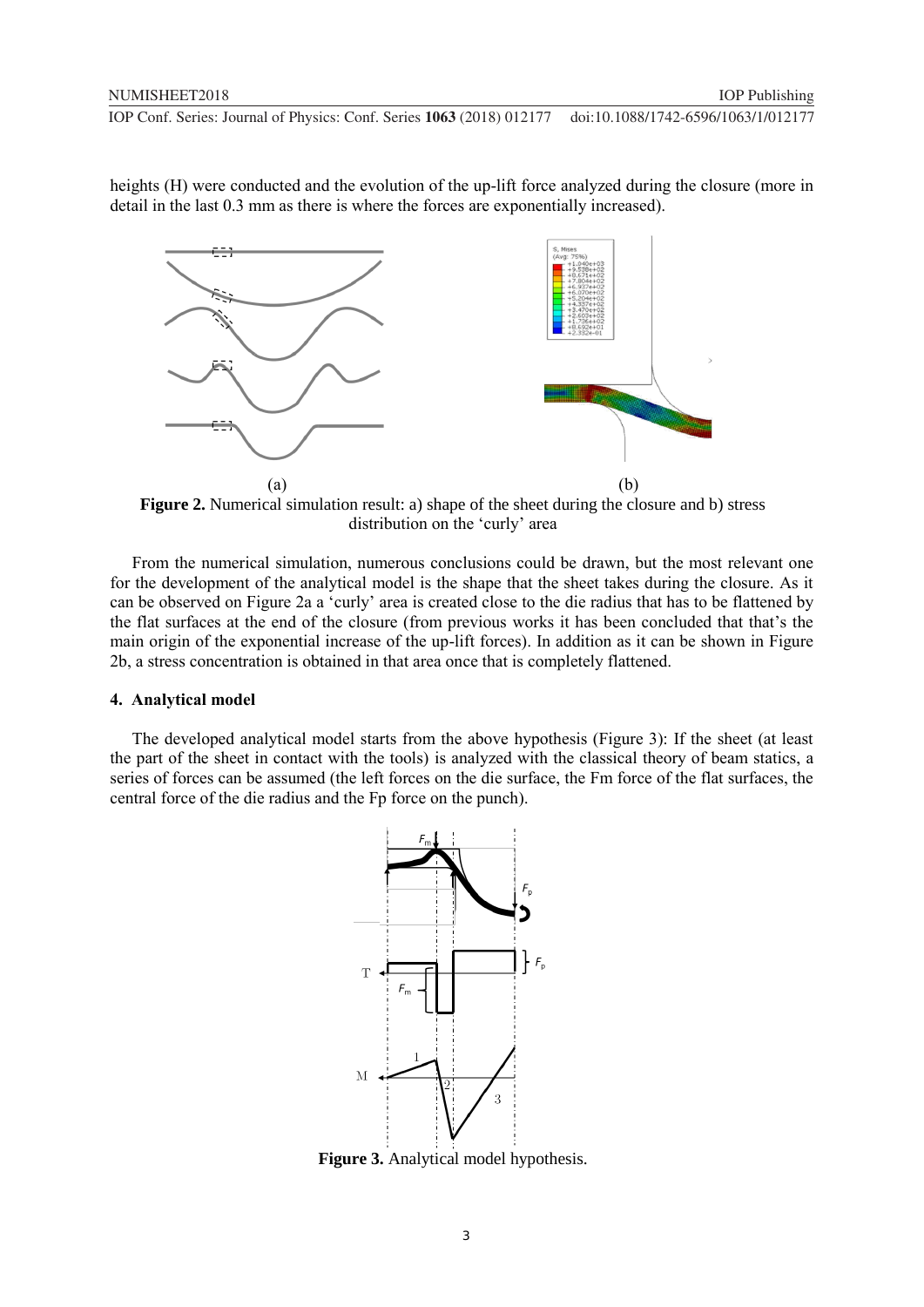On the one hand, in Figure 3 it can be seen the shear forces distribution and therefore the bending moment diagram that it should be created (this moment diagram was compared with the moment diagram obtained from the numerical simulation to validate the hypothesis).

On the other hand, if the sheet is discretized and the stress distribution through thickness taken into account (Figure 4), the internal bending moment can be calculated.



**Figure 4.** Sheet discretization for the internal bending moment evaluation.

The main idea of the model follows the path:

*1. Geometry of the sheet.*

Starting from the material properties and drawbead geometry, the evolution of the sheet shape is predicted (this step is still under development).

*2. Curvature of the sheet.*

The curvature  $(\rho)$  of the neutral fibre is assumed to be the second derivative of the position  $(y)$ :

$$
\rho = \frac{d^2 y}{dx^2}.\tag{1}
$$

*3. Strain distribution.*

From the curvature history, the strain history is calculated in each fibre of the sheet (spatial discretization, Figure 4). In order to do so, the assumption of pure bending strain distribution is assumed where the neutral fibre remains in the centre of the thickness. Under that assumption, the strain at each "fibre" is supposed to follow a linear relation with the curvature.

$$
\varepsilon(h) = h\rho,\tag{2}
$$

being *h* the distance in thickness direction from the neutral fibre to the fibre under analysis.

*4. Stress distribution.*

Starting from the strain history at each fibre/section; an elastic predictor-plastic corrector algorithm [7] is used under the assumption of plane strain and plane stress though thickness (typical assumptions under pure bending [8]).

*5. Moment distribution.*

From the stress distribution of each section, the moment is directly calculated computing the integral though thickness.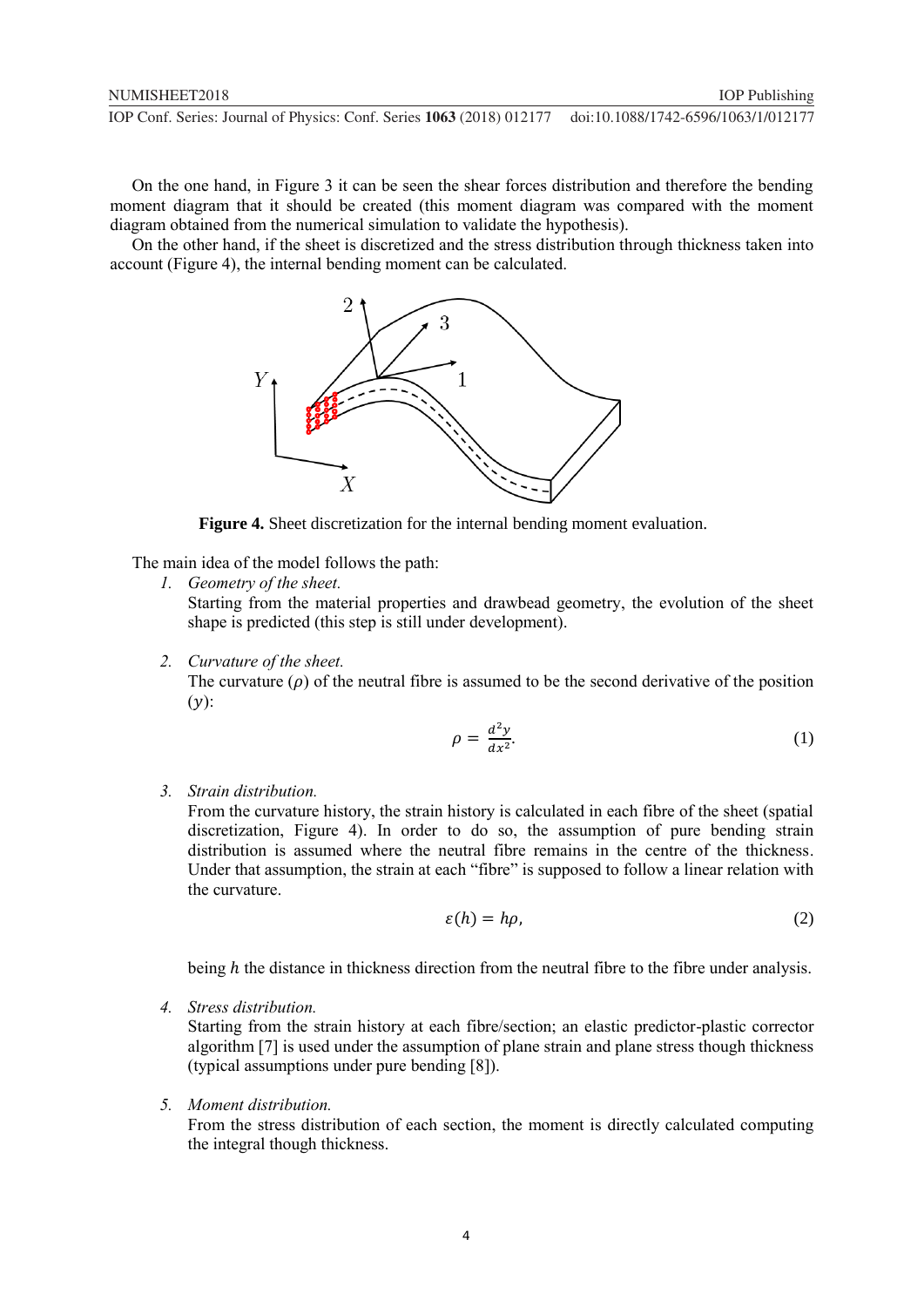$$
M = \int_{-t/2}^{t/2} \sigma(h)h \, dh,\tag{3}
$$

where,  $t$  represents the thickness of the sheet and  $\sigma$  represents the stress.

*6. Force calculation.*

From the moment distribution, knowing the moment slopes  $(1, 2, 2, 3)$  in Figure 3) the uplift force can be calculated.

## **5. Results**

Figure 5 shows the comparison of the predicted up-lift force using the analytical model and the numerical model.



**Figure 5.** Comparison of the evolution of the up-lift force of the numerical model and the analytical model.

It can be seen that even if some small errors can be found on the prediction, the analytical model is able to reproduce the evolution of the up-lift force quite accurately. Table 2 shows the comparison between the up-lift forces predicted with the numerical model and the analytical model.

|                  | Table 2. Comparison between the up-lift forces predicted by the analytical model and the |  |  |  |  |  |
|------------------|------------------------------------------------------------------------------------------|--|--|--|--|--|
| numerical model. |                                                                                          |  |  |  |  |  |
|                  |                                                                                          |  |  |  |  |  |

| Material     | Height (mm) | Min error $(\% )$ | Max error $(\% )$ | Averaged error $(\% )$ |
|--------------|-------------|-------------------|-------------------|------------------------|
|              |             |                   | O. I              |                        |
| <b>DP780</b> |             |                   | 4.8               |                        |
|              |             | 0.2               | !4.5              | l 2.5                  |
|              |             |                   |                   |                        |

It can be observed how even if for the height of 4 mm the error values increase up to a maximum of 14.5 %, on the overall picture the analytical model is able to reproduce the numerical up-lift forces. In addition, in order to stress the relevance of the model, in Table 3 simulations times for both the FEM model and the analytical model are shown.

**Table 3.** Comparison between the simulation time of the FEM drawbead and the analytical model.

| Height              | time   | time         |
|---------------------|--------|--------------|
| Material            | model  | Analytical a |
| and                 | · F.M. | -model -     |
| DP780<br>mm<br>with | min    | د<br>້       |